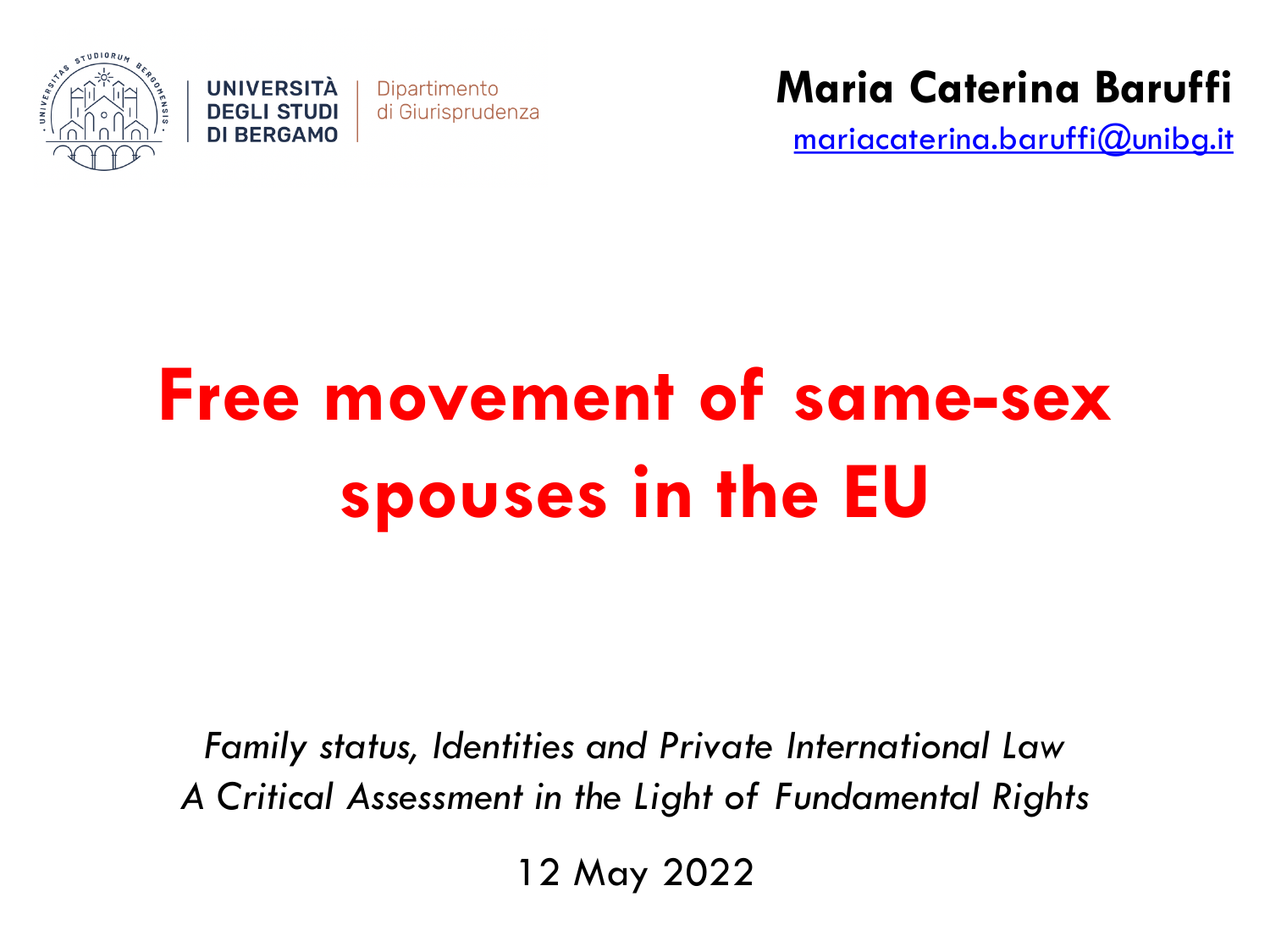Legal framework concerning family reunification rights under EU free movement law - Primary law:Art.21(1) - Secondary law: Dir.2004/38

*Coman* case, 5 June 2018, C-673/16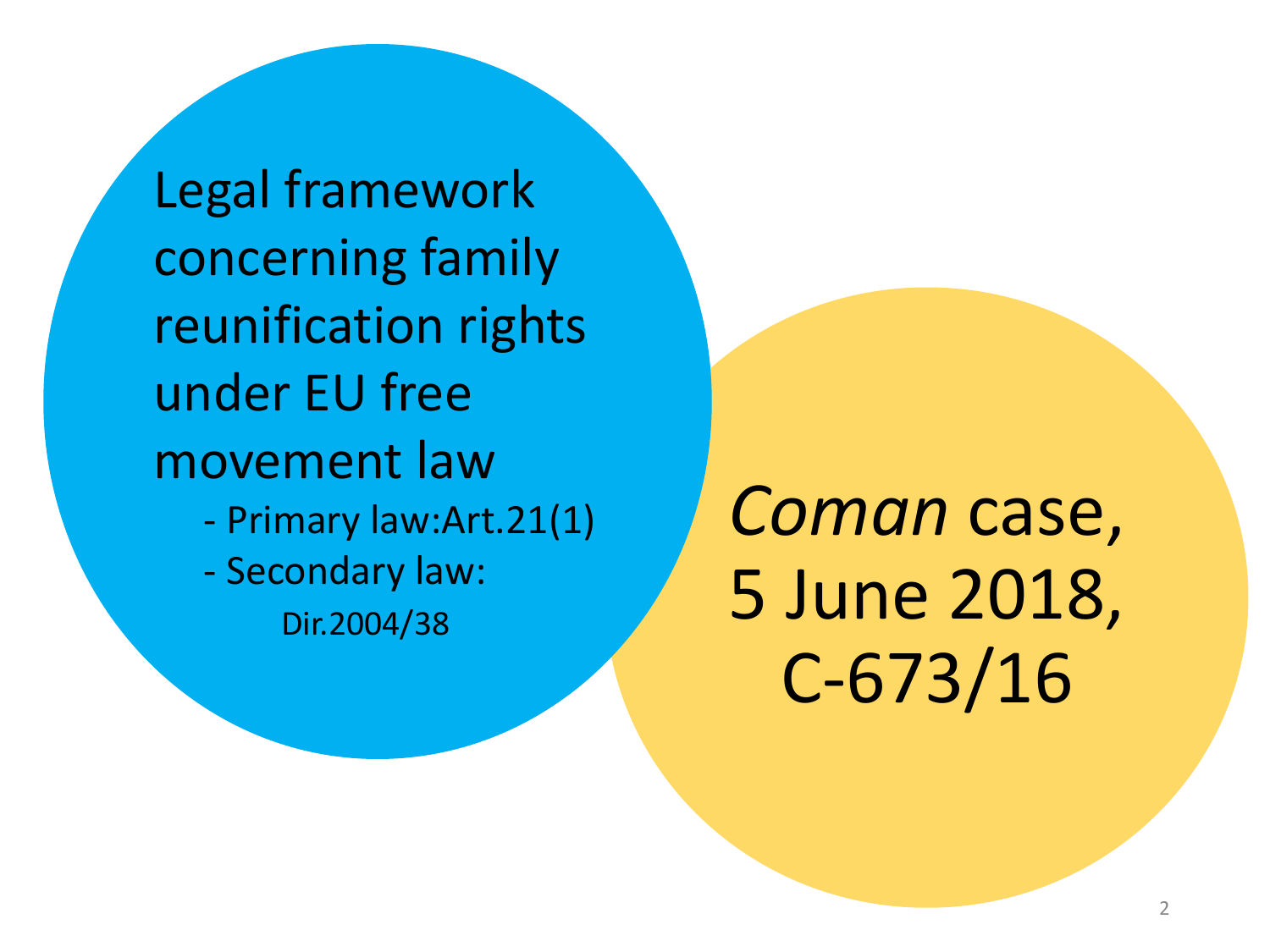### **Three situations:**

# a Union citizen and a third-country national

#### ≠

1) both spouses Union citizens

2) both spouses third-country nationals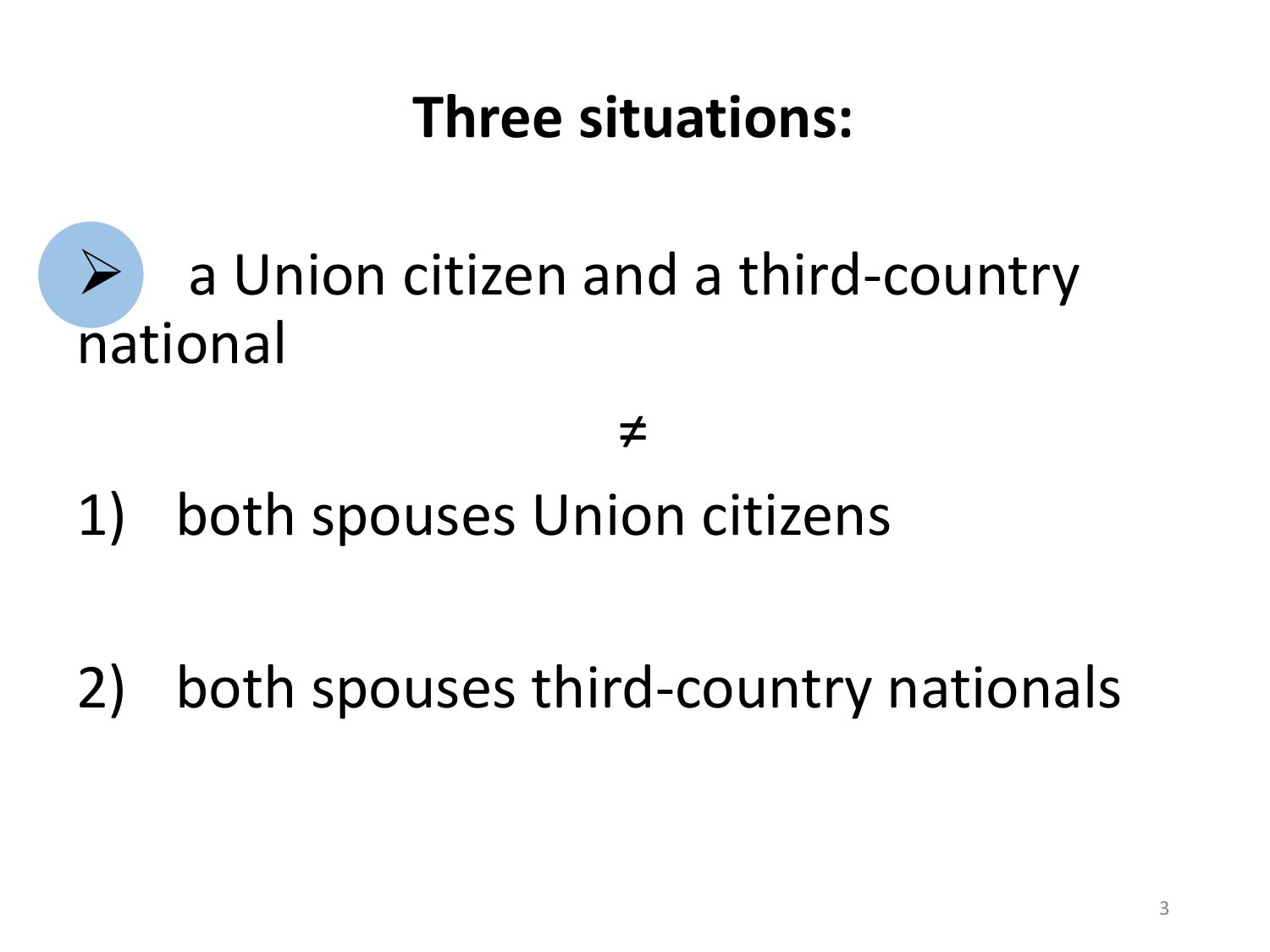# **The** *Coman* **case**

#### **Factual background**

- Mr Coman, US and Romanian citizen, worked in Belgium, where married Mr Hamilton, US citizen.
- In Romania Mr Coman applied for a residence permit for his husband, as family member of a Union citizen, on the basis of Citizens' Rights Directive.
- Refusal of the Romanian authorities: unions between same-sex partners not allowed under domestic law.
- Constitutional Court of Romania referred a preliminary ruling to the Court of Justice on the relevant Articles of the Directive.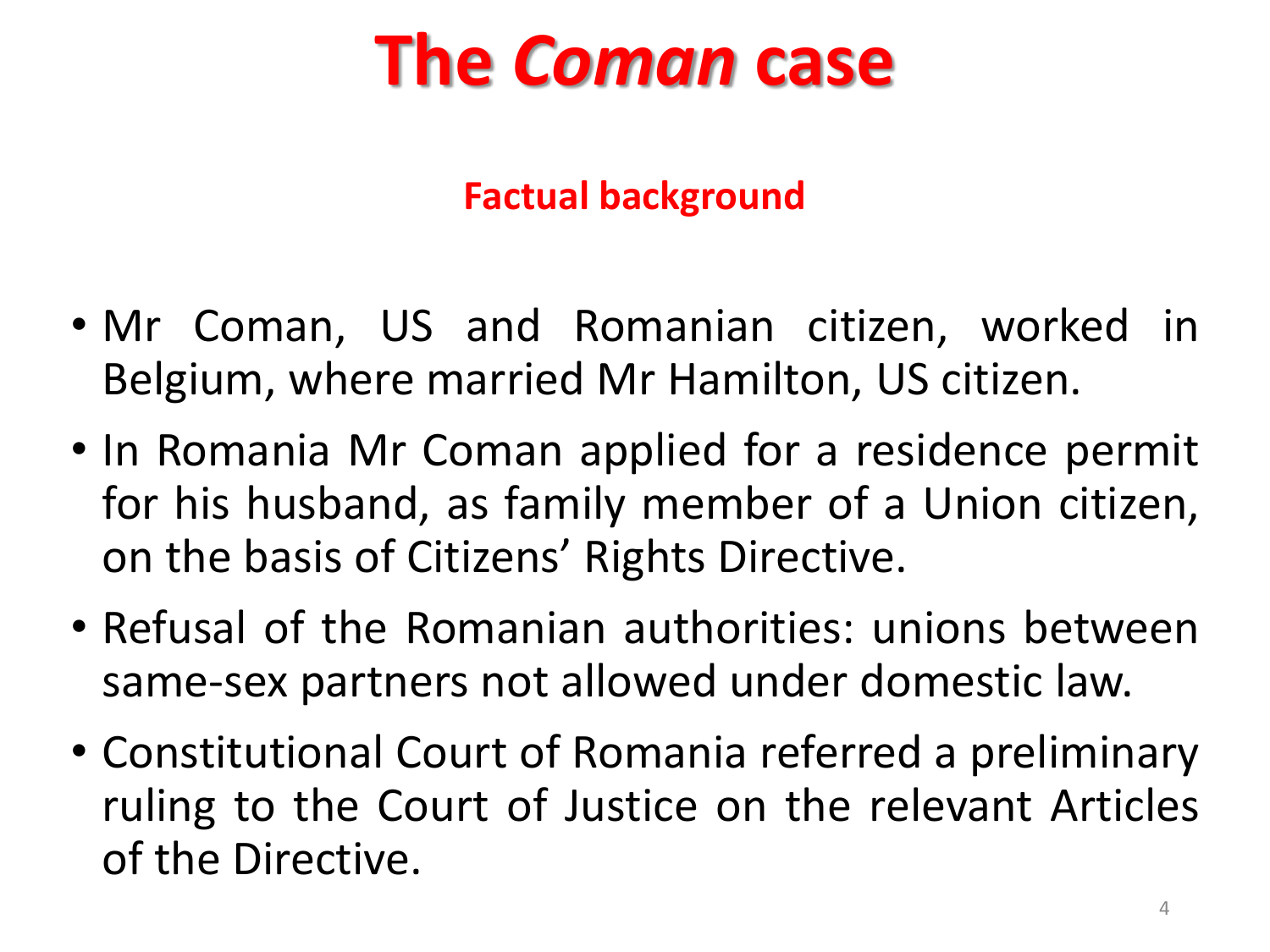#### **Main points of the decision - I**

<sup>1</sup>Applicability of the Citizens' Rights Directive 2004/38?

Derived right of residence of third-country nationals based on Article 21(1) TFEU

Application of the Citizens' Rights Directive by analogy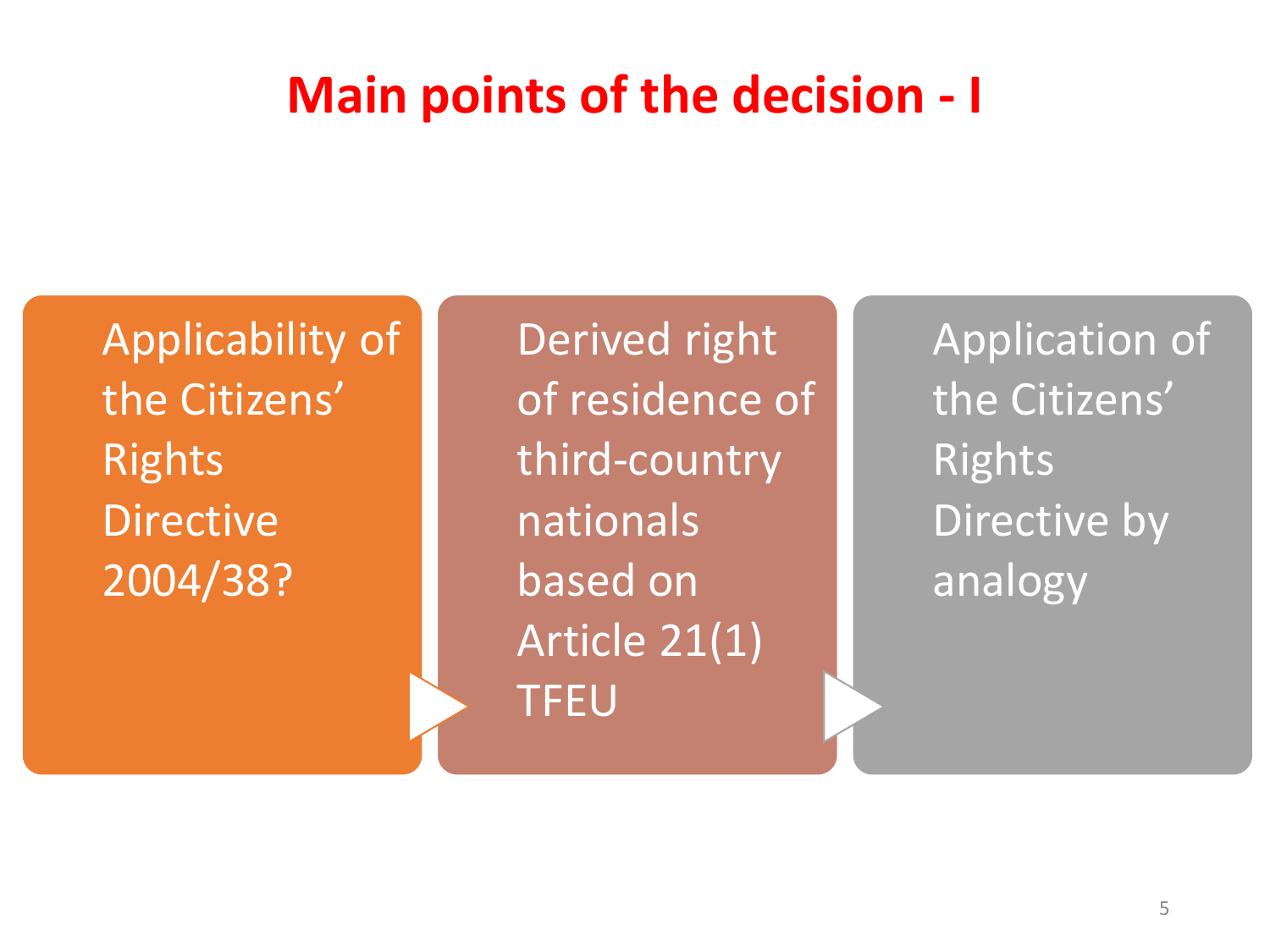#### **Main points of the decision - II**

notion of "spouse" (art.  $2(2)(a)$  Dir.) > no definition > CJ: **gender-neutral**

> No reference to domestic legislation ≠ registered partnership > No refusal for **sole purpose** of free movement

non-recognition = restriction of free movement rights objective public-interest considerations (downplayed) + proportionality

> for the sole purpose of granting a derived right of residence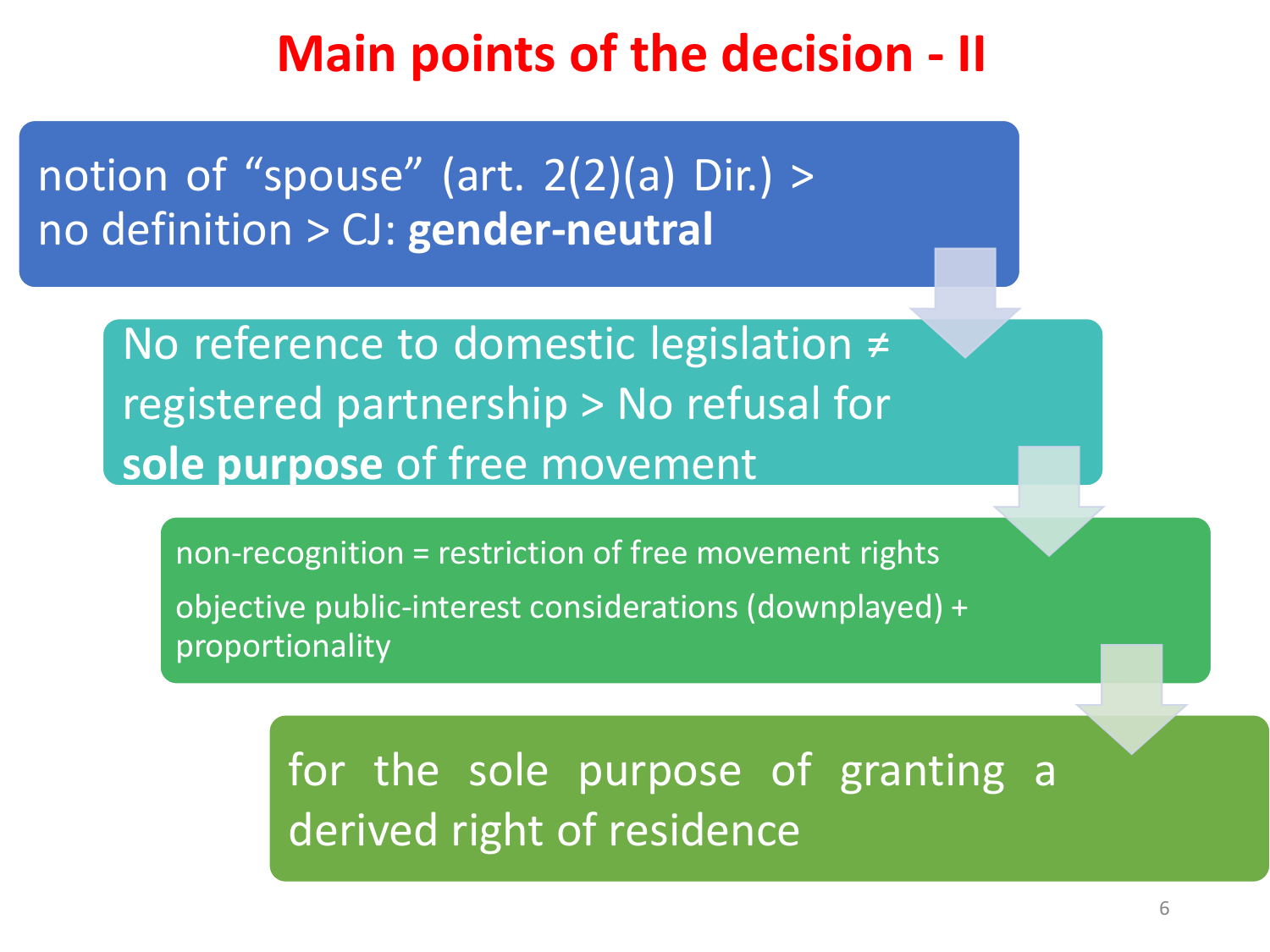#### **Main points of the decision - III**

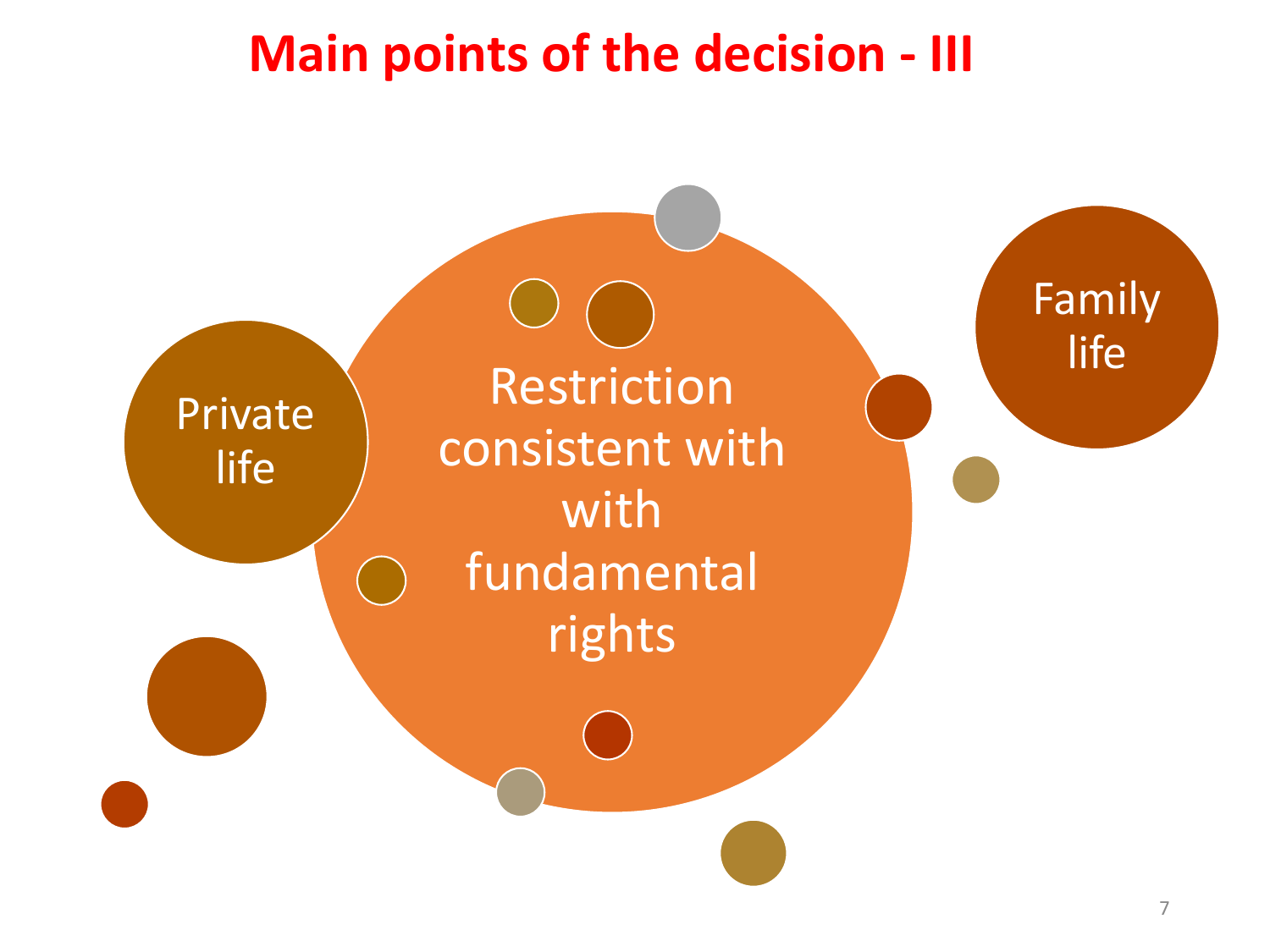# **Observations**

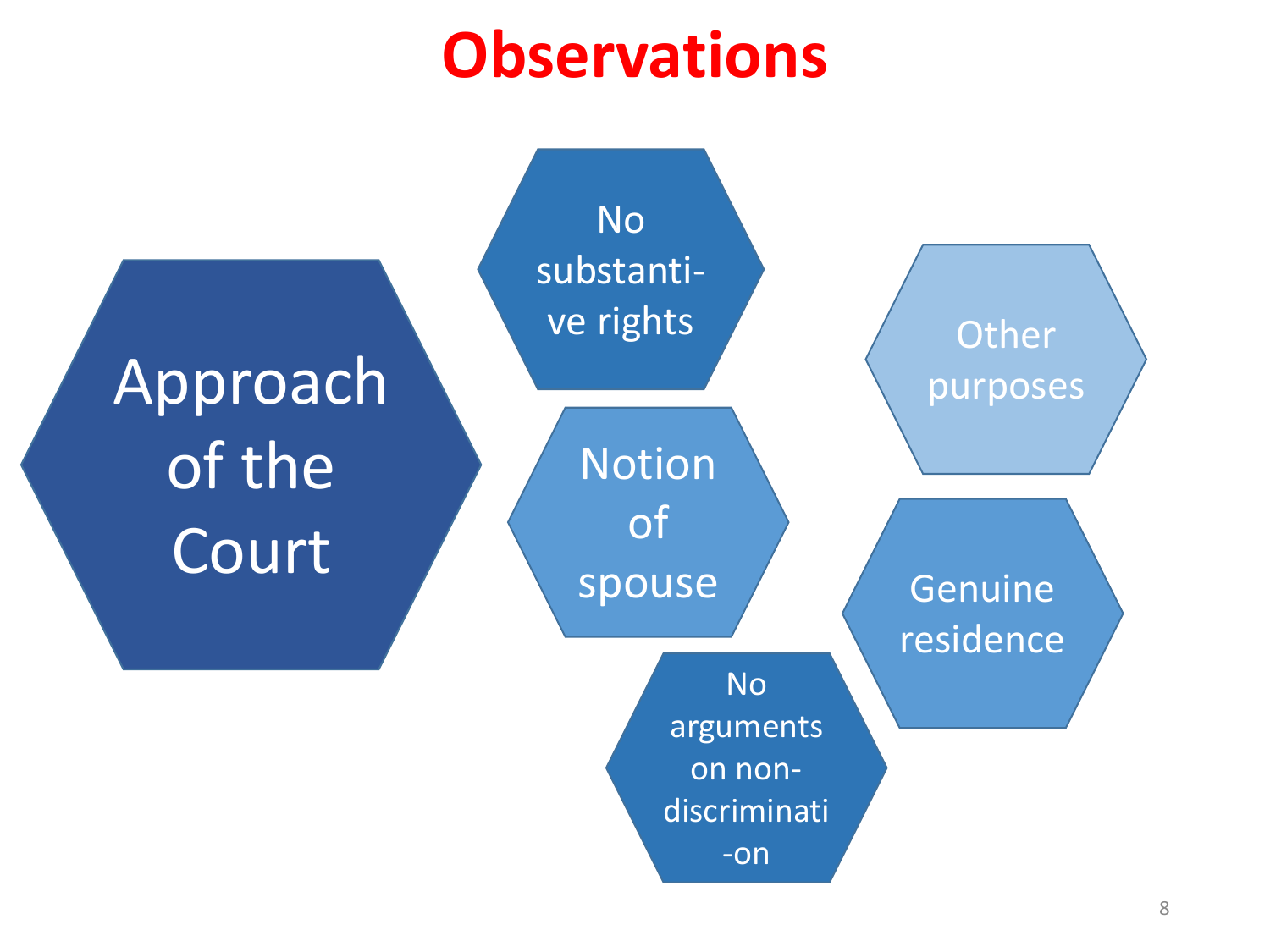